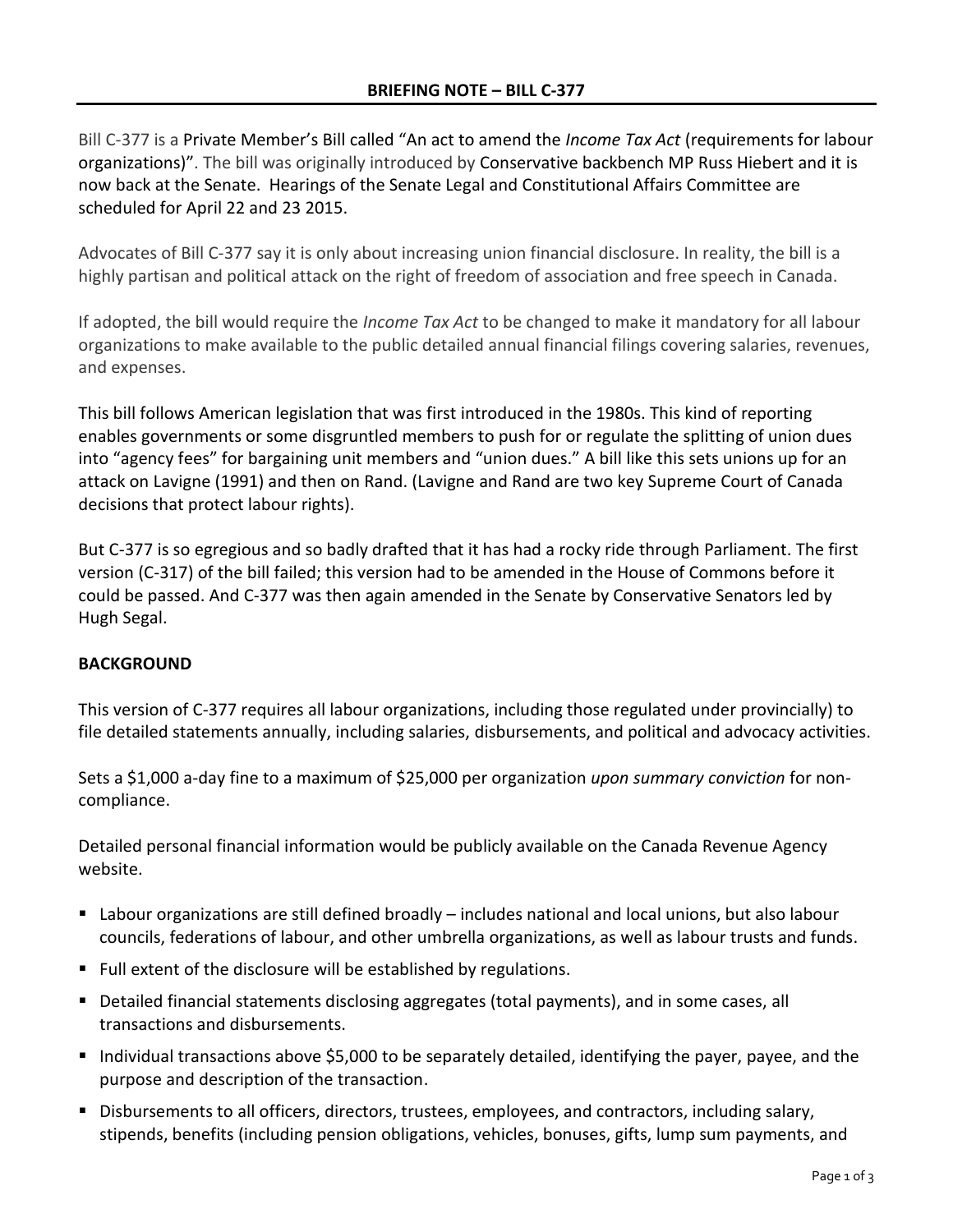other forms of remuneration), with the additional disclosure of percentage of time dedicated to political and lobbying activities.

- **Statements of disbursements will be required on:** 
	- o labour relations activities
	- o political activities
	- o lobbying activities
	- o administration
	- o general overhead
	- o collective bargaining activities
	- o conference and convention activities
	- o education and training activities
	- o legal activities (excluding information protected by solicitor-client privilege)
	- o organizing activities
- Public companies are required to publicly disclose far less than what C-377 would require of us.
- Private companies including giant transnational corporations like Syncrude, McCain Foods, and Quebecor Media – are not required to publicly disclose any financial information.
- Registered charities report less.
- Registered political parties report less in general and far less between elections.
- Government ministers and their ministries report less.

## **TIMELINES**

A brief timeline of this government's attempt to enact union financial disclosure follows:

| October 2011   | Bill C-317 - a variation of C-377 is introduced but ruled out of order.                                                                                                                               |
|----------------|-------------------------------------------------------------------------------------------------------------------------------------------------------------------------------------------------------|
| December 2011  | Bill C-377 is introduced.                                                                                                                                                                             |
| December 2012  | Bill C-377 is passed by the House of Commons, with some amendments that<br>remove the requirement to publicize addresses of all payers and payees, and<br>the recognizing solicitor-client privilege. |
| May-June 2013  | Bill C-377 is debated and amended in the Senate.                                                                                                                                                      |
| June 2013      | The amended version of C-377 is returned to the House of Commons for<br>"reconciliation" with the version passed by the House of Commons.                                                             |
| September 2013 | The prorogation of the House of Commons in June 2013 means that the<br>December 2012 version of C 377 is revived upon the Senate's return after their                                                 |